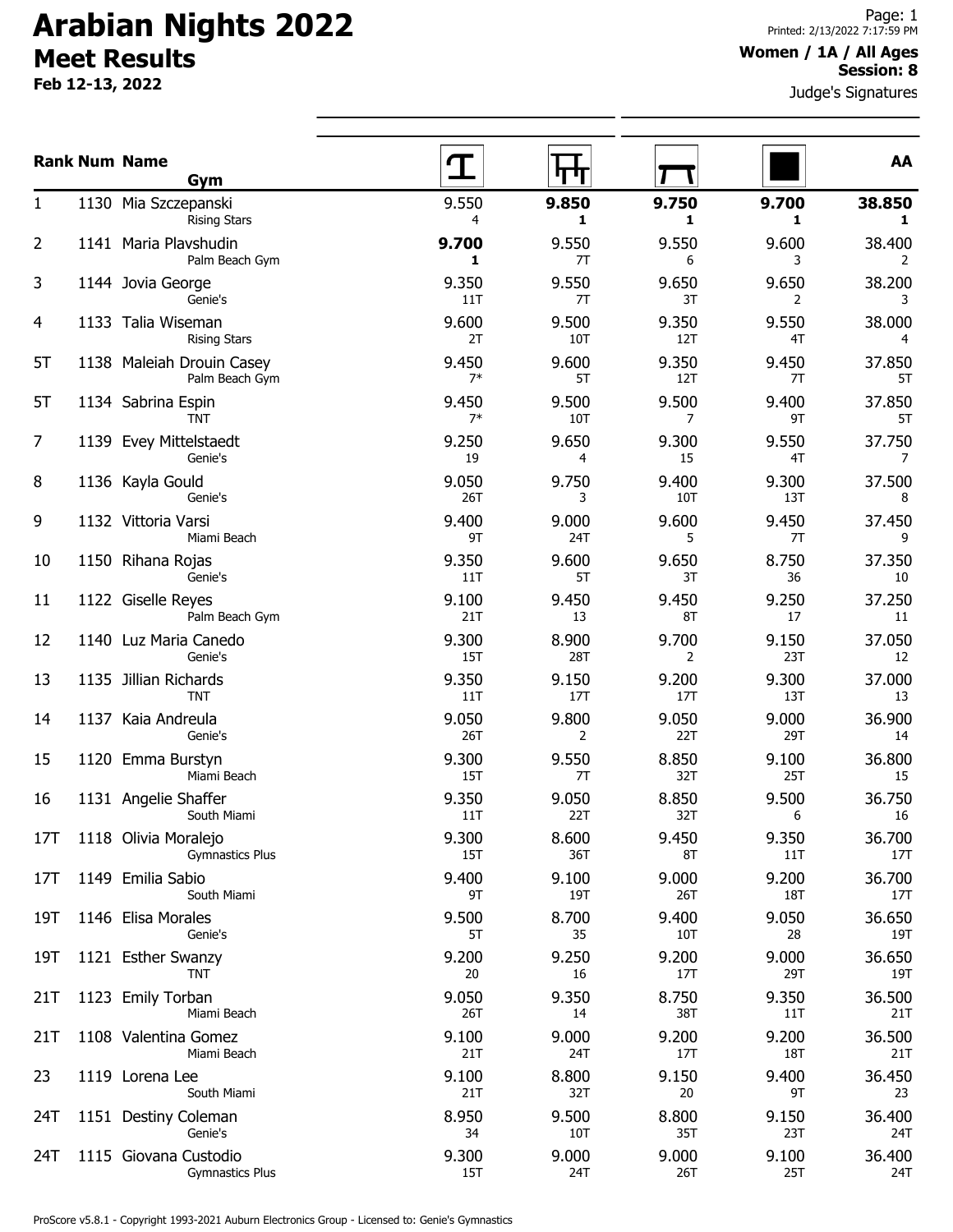# **Arabian Nights 2022 Meet Results**

**Feb 12-13, 2022**

#### **Women / 1A / All Ages Session: 8**

|     | <b>Rank Num Name</b><br>Gym                     |                |              |              |              | AA            |
|-----|-------------------------------------------------|----------------|--------------|--------------|--------------|---------------|
| 26  | 1147 Gabrielle Allwood<br>Genie's               | 8.900<br>35T   | 9.300<br>15  | 9.350<br>12T | 8.400<br>43T | 35.950<br>26  |
| 27T | 1106 Mia Bidva<br><b>Gymnastics Plus</b>        | 8.100<br>47    | 9.150<br>17T | 9.250<br>16  | 9.200<br>18T | 35.700<br>27T |
| 27T | 1116 Andelyn Gober<br><b>Gymnastics Plus</b>    | 8.900<br>35T   | 8.800<br>32T | 9.100<br>21  | 8.900<br>32T | 35.700<br>27T |
| 29  | 1142 Kaylee Alvarez<br>Gold Coast               | 9.050<br>26T   | 8.400<br>41  | 8.900<br>30T | 9.300<br>13T | 35.650<br>29  |
| 30  | 1113 Ava Garcia<br>South Miami                  | 9.500<br>5T    | 7.800<br>46  | 9.000<br>26T | 9.300<br>13T | 35.600<br>30  |
| 31  | 1128 Isabel Catsman<br>Genie's                  | 9.000<br>30T   | 8.600<br>36T | 8.750<br>38T | 9.200<br>18T | 35.550<br>31  |
| 32T | 1102 Jailah King<br><b>CATS</b>                 | 9.100<br>21T   | 8.850<br>30T | 8.400<br>42  | 9.100<br>25T | 35.450<br>32T |
| 32T | 1117 Alison Sivertsen<br><b>Gymnastics Plus</b> | 8.900<br>35T   | 9.050<br>22T | 8.900<br>30T | 8.600<br>38T | 35.450<br>32T |
| 34  | 1129 Sarailla Gouin<br><b>CATS</b>              | 9.600<br>2T    | 9.000<br>24T | 8.100<br>45  | 8.450<br>42  | 35.150<br>34  |
| 35  | 1124 Bliss Barnett<br>Miami Beach               | 9.000<br>30T   | 8.550<br>38  | 9.000<br>26T | 8.550<br>40  | 35.100<br>35  |
| 36T | 1148 Sofia Isaias<br>South Miami                | 8.900<br>$35*$ | 8.250<br>44  | 9.050<br>22T | 8.850<br>34T | 35.050<br>36T |
| 36T | 1114 Rhea Jesic<br>Miami Beach                  | 8.900<br>$35*$ | 8.850<br>30T | 8.300<br>44  | 9.000<br>29T | 35.050<br>36T |
| 38  | 1105 Adeline Saxton<br><b>CATS</b>              | 8.900<br>35T   | 8.900<br>28T | 8.350<br>43  | 8.850<br>34T | 35.000<br>38  |
| 39T | 1125 Mia LoCastro<br><b>CATS</b>                | 8.350<br>45    | 9.100<br>19T | 9.050<br>22T | 8.400<br>43T | 34.900<br>39T |
| 39T | 1107 Sylvie Goldstein<br>Miami Beach            | 9.000<br>30T   | 8.500<br>39  | 8.800<br>35T | 8.600<br>38T | 34.900<br>39T |
| 41  | 1110 Harper Faiola<br><b>CATS</b>               | 9.000<br>30T   | 8.450<br>40  | 8.750<br>38T | 8.650<br>37  | 34.850<br>41  |
| 42  | 1111 Juliette Lythgoe<br>South Miami            | 8.700<br>41    | 8.300<br>43  | 8.800<br>35T | 8.900<br>32T | 34.700<br>42  |
| 43  | 1109 Avery Samaniego<br><b>TNT</b>              | 9.100<br>21T   | 8.000<br>45  | 8.850<br>32T | 8.500<br>41  | 34.450<br>43  |
| 44  | 1112 Mia Legaspi<br>South Miami                 | 8.600<br>42T   | 7.500<br>47  | 9.050<br>22T | 9.200<br>18T | 34.350<br>44  |
| 45  | 1103 Ashlynne Souza<br><b>TNT</b>               | 8.450<br>44    | 9.100<br>19T | 8.600<br>41  | 8.000<br>46  | 34.150<br>45  |
| 46  | 1101 Sadie Pugh<br><b>CATS</b>                  | 8.600<br>42T   | 8.750<br>34  | 7.700<br>46  | 7.600<br>47  | 32.650<br>46  |
| 47  | 1104 Ashley Negri<br>TNT                        | 8.300<br>46    | 8.350<br>42  | 7.500<br>47  | 8.150<br>45  | 32.300<br>47  |